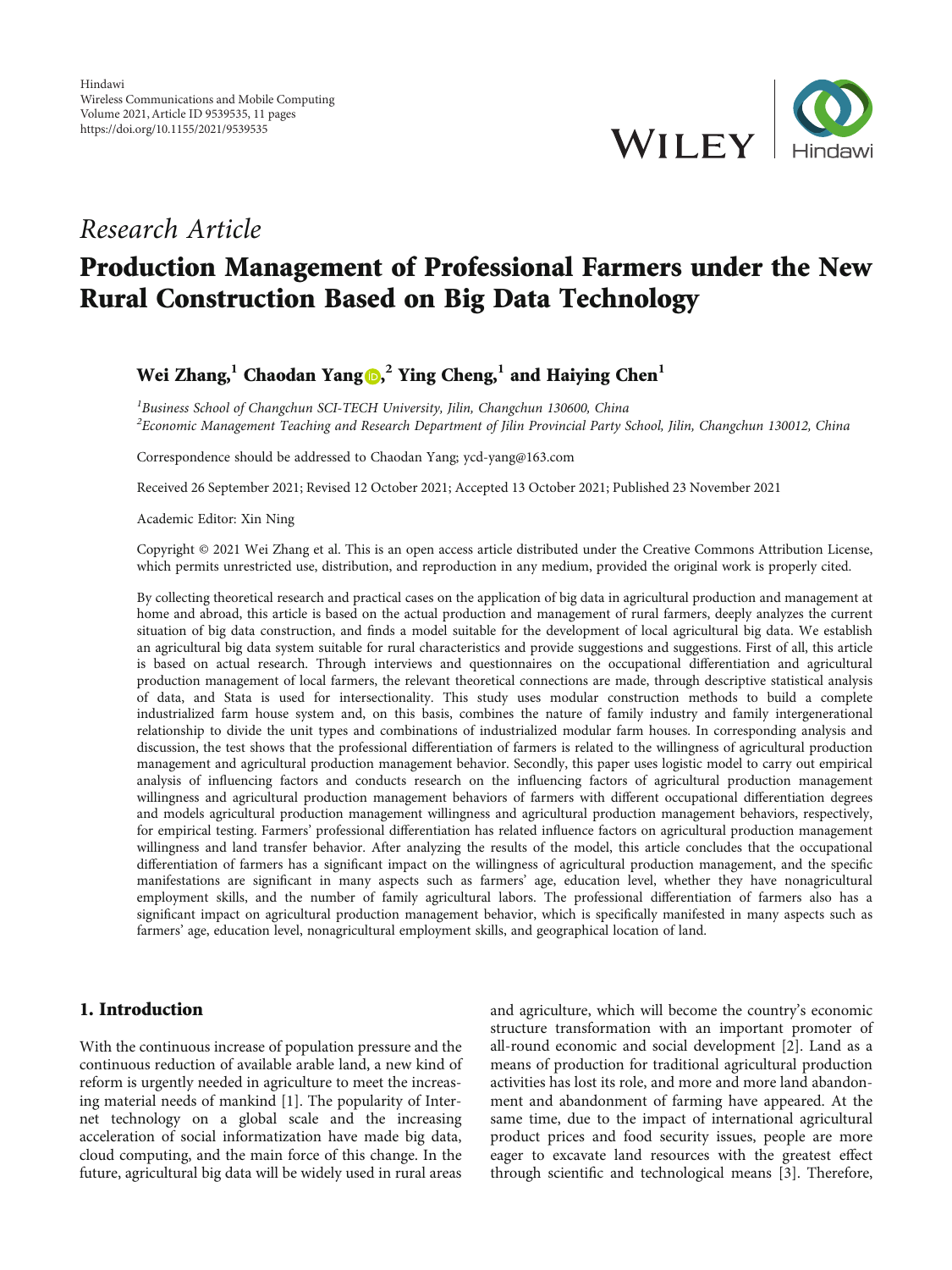resolving the relationship between people and land is conducive to promoting the orderly development of society. Agricultural big data is an important manifestation of agricultural informatization in the current market. Research on agricultural big data can further enrich the theory of agricultural informatization [[4](#page-9-0)].

As the most important material production sector in the national economy, it is also the oldest and most basic sector. Agriculture is the foundation for human survival and development [\[5](#page-9-0)]. With the advent of the era of big data, research on the application of big data in agriculture, a traditional industry that is closely related to everyone's life, has not only important theoretical significance but also far-reaching practical significance. On the one hand, it is conducive to continuously enriching the theoretical knowledge of various aspects of farmer differentiation and agricultural production management. On the other hand, in practice, it is conducive to the rational allocation of rural surplus labor and land and other production materials and guides the orderly circulation of rural land. Centralized agricultural production, to a certain extent, promotes the efficiency of rural land use and promotes the modernization of rural agricultural development [[6](#page-9-0)–[8](#page-9-0)]. The operation of the entire industrial chain of agricultural products is an innovative business model of agricultural industrialization. It is oriented to the needs of consumers and integrates various industrial links such as crop planting, processing, transportation, and sales into a complete industrial chain system to promote the agglomeration of agricultural industries. And then, we release a huge development potential, which not only can derive corresponding service industries in processing and storage, marketing, agricultural products market, etc., but also accelerate the realization of agricultural modernization [[9\]](#page-9-0).

Aiming at the current background of the rapid development of big data, this article collects theoretical studies and practical cases on the application of big data in agricultural production and operation at home and abroad, based on the actual production and management of rural households, deeply analyzes the current big data construction situation, and finds suitable local agricultural big data development model and suggestions and suggestions for the establishment of an agricultural big data system suitable for rural characteristics. For the study and research of agricultural production management policies and regulations, we construct the theoretical model and analysis framework of farmers' willingness to participate in agricultural production management and the differences in agricultural production management behaviors of different differentiated groups and obtain farmers-related agricultural production management willingness and circulation behavior data through field investigations. Through the empirical model, we in-depth study of farmers' professional differentiation on the different choices of agricultural production management willingness and circulation behavior and its influencing factors. This paper starts with the key links of the entire agricultural single product industry chain and proposes a framework for building a large data platform for the entire agricultural single-product industry chain, hoping to provide a model and experience that can be used for reference and can be

replicated for the construction of related agricultural and rural big data systems.

#### 2. Related Work

As for the research on big data, compared with it, thanks to the rapid development of the third industrial revolution, it started earlier in European and American countries and has made certain achievements in theoretical research and practical application. Policy support is the key to the newtype professional farmer training project. To build a sound cultivation system, we must start with improving the policy support system. Support policies in different regions are almost different. When formulating new-type professional farmer support policies, local conditions must be adapted to the existing conditions. Develop supporting policies for two major types of issues. In general, the research on big data abroad is relatively extensive, and the focus of the research is mainly on the analysis of the combination and use of big data and a single industry [\[10\]](#page-10-0).

Feng [[11\]](#page-10-0) believes that in the agricultural field, big data can help increase crop yields, promote risk management, and solve agricultural problems that were considered almost impossible in the past. Data such as weather forecasts, soil conditions, GPS maps, water resources, commodity market environment, and market demand are increasing day by day. In this era of more health consciousness, big data can accurately predict the entire agricultural value chain and make timely decisions. Wu and Tan [[12](#page-10-0)] believe that data collection, sharing, and utilization not only help decision makers in the scale and field of the farm but also include other points in this field. Farmers and companies have invested a lot of time, money, and experience in data points. For "big data," farmers have all these useful data, so that they face new challenges and opportunities, including the management of this information, increase production efficiency, and improve the agricultural environment. At the same time, challenges include access to data and how to use this data to make decisions. Nie et al.'s [\[13\]](#page-10-0) analysis shows that as an important part of agricultural big data, the Internet of Things plays an increasingly important role in the development of modern agriculture, and proposed a cloud computing-based agricultural Internet of Things design, which uses MapReduce programming model database, and distributed programming framework; this design provides scalable storage and efficient data access and simplify sensor data deal with.

Liu [\[14\]](#page-10-0) believes that agricultural big data is the use of big data concepts, technologies, and methods to solve a series of problems in the collection, storage, calculation, and application of data in agriculture or agriculture-related fields. It is the application and practice of big data theory and technology in agriculture. Based on the current analysis of the main application areas of agricultural information technology and the main sources of big data, Zhang and Wang [[15](#page-10-0)] believe that the main application areas of big data include production process management data, agricultural resource management data, agricultural ecological environment management data, agricultural products and food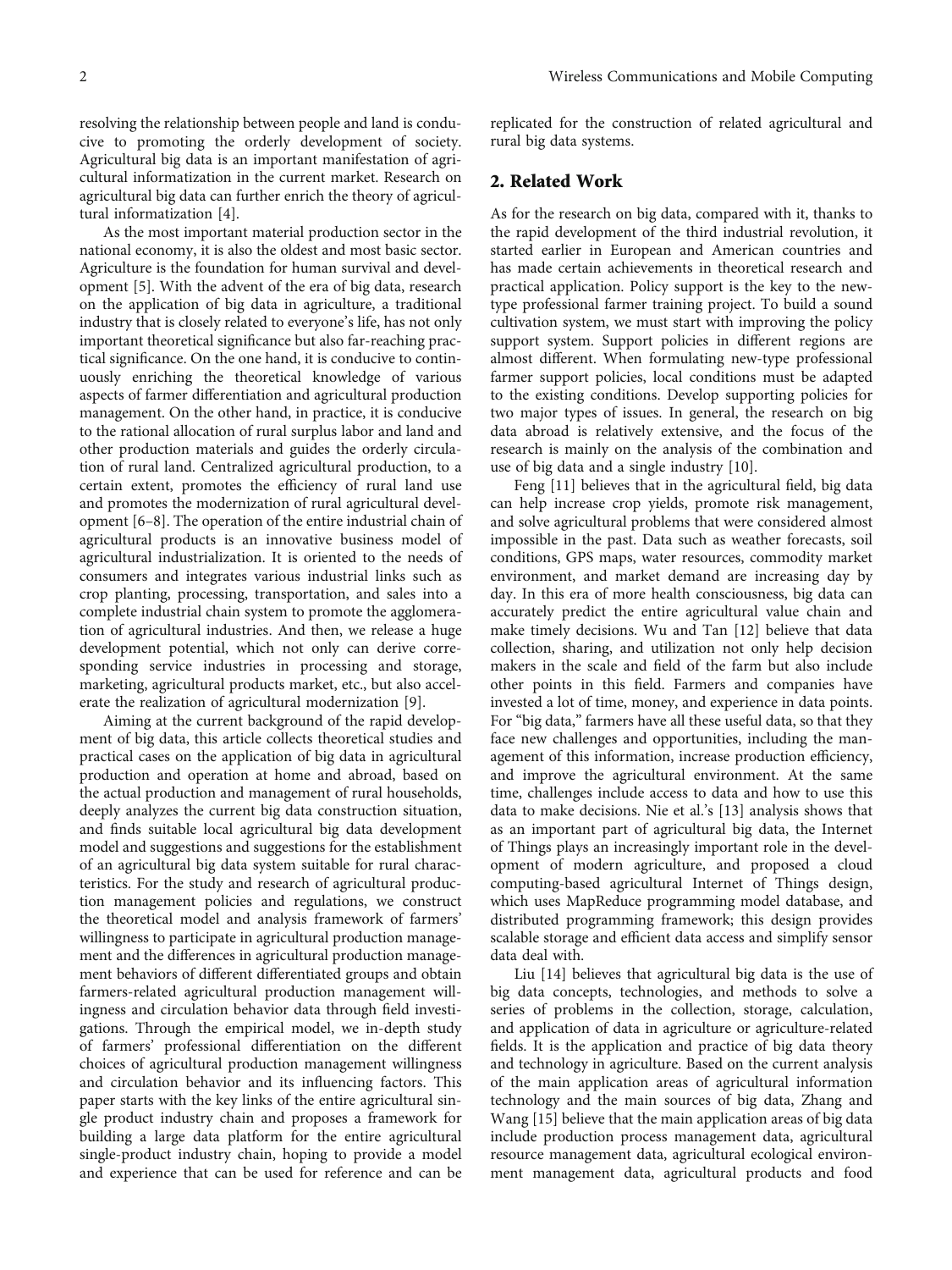safety management big data, agricultural equipment and facility monitoring big data, and big data generated by various scientific research activities. Modern farmers should focus on the following and aspects when carrying out production and operation activities. First of all, we pay attention to collecting market information, study the laws and trends of market changes, and select the right and adjust the direction of production and operation in a timely manner. Second, we strengthen the quantitative analysis and forecast of the market and determine the structure of agricultural production. Then, we strengthen the monitoring of the production and operation process and strengthen management. Finally, he is good at learning and introducing advanced practical technology and management experience to improve the level of production and management [\[16](#page-10-0)–[18](#page-10-0)]. The alliance will use big data research methods to collect and store meteorology, land, water conservancy, agricultural materials, agricultural scientific research results, animal and plant production development, agricultural machinery, pest control, ecological environment, marketing, food safety, and public health. On the basis of big data in many links such as agricultural product processing, through professional processing, the massive data is quickly "purified" and valuable information is obtained, which provides support for the decision-making and development of governments, enterprises, and various types of units, and provides convenience for the public service [[19](#page-10-0)–[21\]](#page-10-0).

## 3. Construction of Professional Farmer Production Management Model Based on Big Data Technology under the New Rural Construction

3.1. Hierarchical Distribution of Big Data Technology. The most basic application of big data is data collection, through cameras, sensors, and scanning recognition equipment to intelligently perceive the data to collect information, and then use wireless networks and optical fibers to transmit and store the data in a cloud data center; therefore, three basics are required to support the operation of the entire process, namely, basic network facilities, perception infrastructure, and cloud infrastructure. Figure [1](#page-3-0) shows the hierarchical topology of big data technology.

The platform establishes the specification name and code specification table of the indicator ontology and its attributes. The platform automatically generates the same number of specification mappings through the specification table, realizes the normalization of the database related fields when the digital resources are fragmented, and solves the problem of the inconsistency of indicators from different sources to form a standardized database.

$$
X[t] = \{ t \in R \mid x(1), x(2), \cdots, x(t) \},
$$
 (1)

$$
y(n) = A \times X(n) - t \times x(n-1).
$$
 (2)

The overall construction idea of the big data platform for the whole industry chain of agricultural single products is to build the whole industry in accordance with the key links of the whole industry chain such as breeding, cultivation, harvesting, storage, processing, and industrialization development, and relying on technologies such as the Internet, the Internet of Things, and big data. The chain data resource system realizes the automatic collection, dynamic update, multisource data storage, and data governance of the entire industry chain data.

$$
h(x) = \begin{cases} \varepsilon(i, n) \times x(t), & 0 < t < 1, \\ \delta(i, n) \times x(t), & t > 1, \\ y(n) \times x(t), & t < 0, \end{cases}
$$
 (3)

$$
g(x,k) = \frac{1}{n} \times \sum_{i=1}^{n} (1 - \alpha(x))(1 - \beta(x)) \times x(t).
$$
 (4)

The sensing layer mainly includes various sensors, which are the tentacles for the Internet of Things to perceive objects and collect information, such as carbon dioxide sensors, electronic tags, infrared cameras, and global positioning systems. The network layer mainly completes the transmission of information and processes the information obtained by the perception layer. It is composed of networks such as the Internet and network management systems. It is no exaggeration to say that the network layer is the nerve center of the entire Internet of Things.

$$
L(x, y) = \sqrt{\sum (C_a(x, y) - C_b(x, y))^2},
$$
\n(5)

$$
g(x, y) = \frac{|k(x, y)|^2}{t} \times \exp\left(-\|k\|^2 * \frac{(x + y)}{2t}\right).
$$
 (6)

The application layer is the ultimate goal of the Internet of Things. All information collection and network construction are to serve the application layer and combine with industry needs to achieve interactive output with users. The agricultural big data is classified according to the source. The agricultural big data mainly includes relevant data such as crop growth, crop production, food sales, agricultural management, and natural environment. We use big data technology to give full play to the role of agricultural big data in guiding market forecasts and regulation, so as to realize agricultural product price forecasts and analysis and crop quality and safety inspections.

3.2. Intelligent Analysis of Data Resources. Big data serves the entire agricultural industry chain. It is necessary to efficiently integrate various data resource elements; improve the mechanism of agricultural big data collection, aggregation, analysis, and service; and create an intelligent big data platform for the entire industry chain to serve as various entities in the entire industry chain. We provide scientific and accurate decision support services and make full use of information technology to promote the transformation and upgrading of the entire agricultural industry chain. In order to solve the above problems, it is necessary to use the entire industry chain as the baseline to construct a data indicator system covering the eight complete industry chain links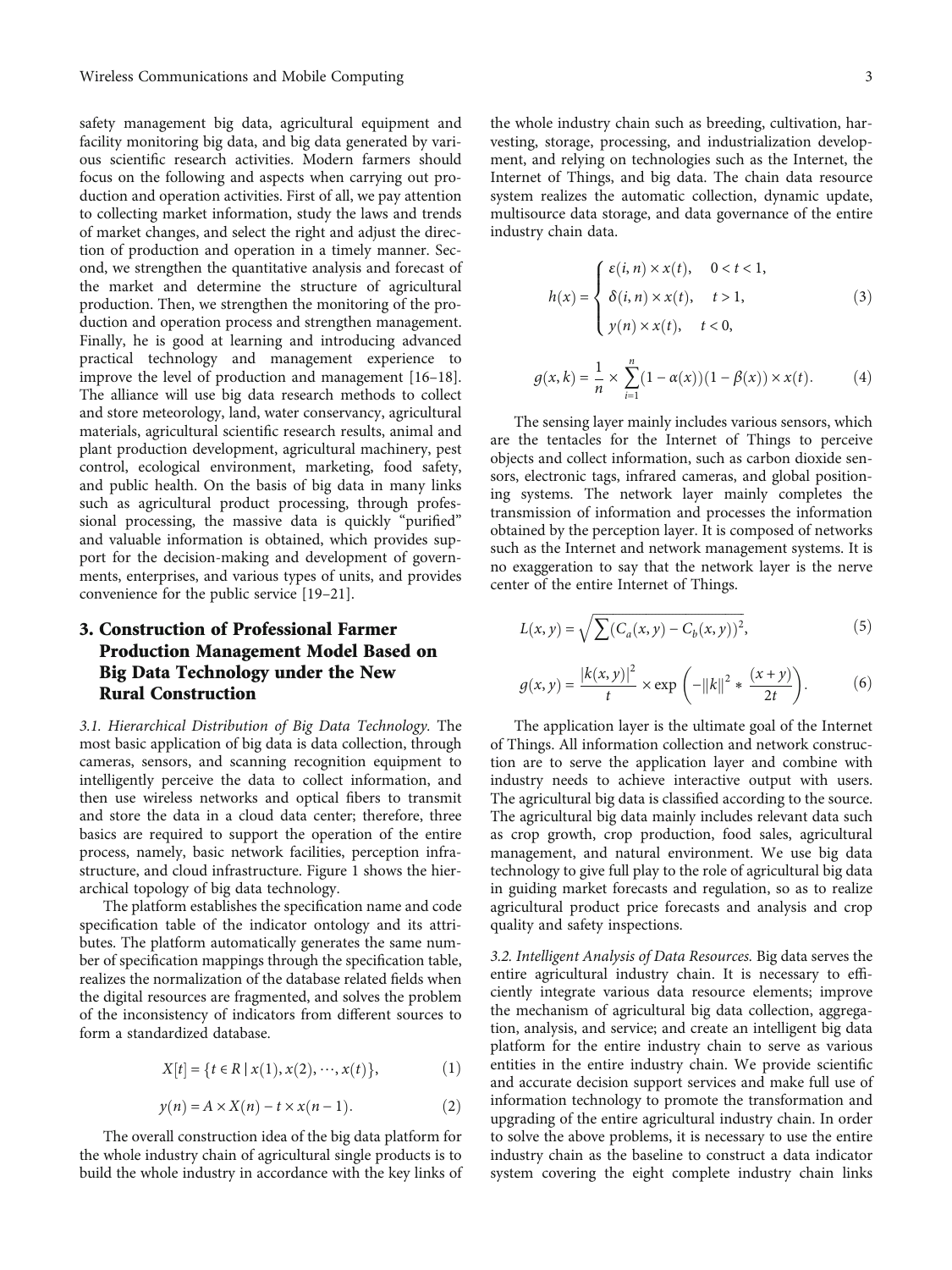<span id="page-3-0"></span>

Figure 1: Big data technology hierarchy topology.

including production, processing, circulation and storage, price, consumption, trade, cost-benefit, and public opinion, so as to realize the entire industry chain of agricultural data for directory navigation and retrieval, so as to satisfy platform users' quick access to data, and promote the redevelopment and reuse of data resources. The platform is based on the data resource center and supported by the knowledge map technology. The cultivation of new-type professional farmers has a long system. The government department must first be responsible for the education and training of the new-type professional farmers' labor force, and then strengthen the management of them through accreditation and assessment, and finally exert their various functions to coordinate the resource allocation of relevant departments to achieve the goal of the purpose of normalized cultivation of professional farmers. Through the intelligent optimization of search results, it meets the requirements of different user groups to obtain information on the platform, and realizes the intelligent search of data. According to specific business requirements, the platform realizes the visual display and analysis of data in the form of data maps, data charts, and a data chart. Figure [2](#page-4-0) shows a histogram of agricultural product market monitoring and management efficiency. The platform conducts in-depth mining and analysis of massive data, and based on the association of knowledge graphs with CNKI fragmented and reorganized journal texts, it combines knowledge resources and data analysis to realize the automatic generation of industry reports.

Since the dependent variable is a dual qualitative variable with willingness to transfer and without willingness to trans-

fer, a binary selection analysis is performed. The logistic regression model is a relatively simple regression analysis method, through regression set to explain the nonlinear relationship between the probability of variables and the probability of occurrence of practice, under certain conditions, the probability of occurrence of events and the probability of explaining the combination of values of different variables. It has a wide range of possibilities. The analysis of twovalued results is also called binary logistic regression. The platform conducts in-depth mining of structured and unstructured data. In addition to some general model algorithms, such as data classification, regression, clustering, correlation dimensionality reduction, time series, identification, prediction, and optimization, it also needs to be based on the entire industry chain. The characteristics of data analysis, the construction of a coordinated analysis model of agricultural industrial structure and natural resource endowment, a balance of supply and demand of agricultural products, and an agricultural product market monitoring and early warning model, etc., to form a whole industry chain monitoring and early warning analysis algorithm library.

3.3. Composition of Rural Construction Database. The basic layer meets the requirements of big data applications for infrastructure. The key to the second stage is the integration of data, resulting in three major database groups: the public basic database group, public application database group, and special application database group. The public basic database group aggregates household registration information, geographic information, economic information, medical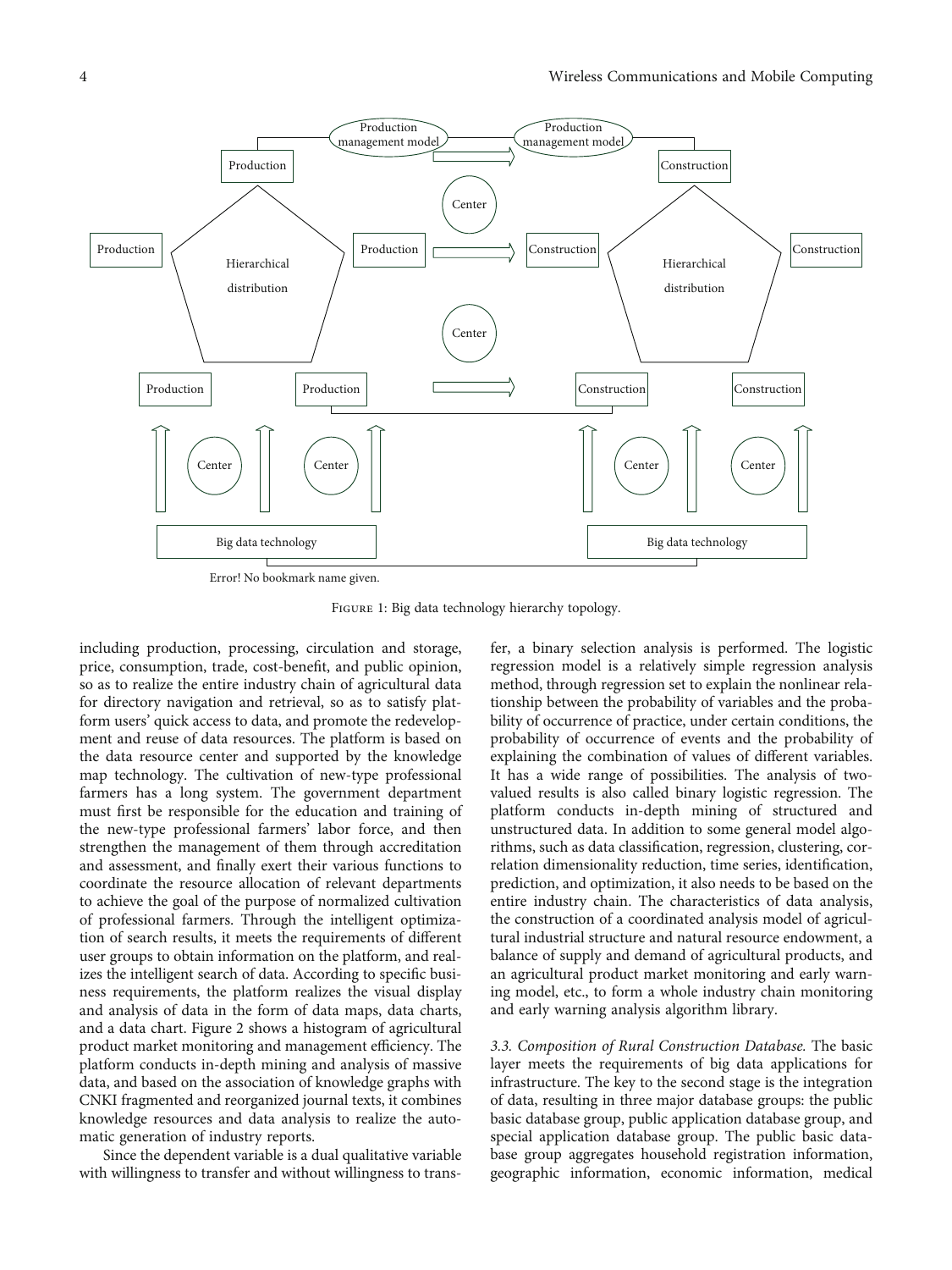<span id="page-4-0"></span>

FIGURE 2: Histogram of agricultural product market monitoring and management efficiency.

information, education information, health information, and other information data of various social entities in various periods, covering departments and administrative units that have direct business services with citizens. The public application database group mainly stores data in various application fields of smart cities, such as smart transportation, smart agriculture, and smart government affairs. Establishing a benign interest linkage mechanism is the center of ensuring the long-term operation of the new-type professional farmers' support policies. The final consolidation of government functions means that new types of professional farmers will eventually appear in the interest chain with various identities. Therefore, the construction of the policy support system should be based on the formation of new interest linkage mechanisms between new types of professional farmers and other subjects and promote them as soon as possible. The big data platform for the whole industry chain of agricultural single products realizes big data resource management, intelligent search of massive data, visual data analysis, and industrial intelligent reports. The platform gathers multisource heterogeneous resources such as CNKI journals, books, forms, videos, Q&A resources, and public opinion information related to the single product industry, forming a big data resource center, and realizing agricultural single product data based on the singleproduct whole industry chain data indicator system with centralized management, real-time update, exchange, and sharing of resources. Figure [3](#page-5-0) shows a line chart comparing the update rate of agricultural single product data resources.

Big data storage systems generally include three aspects: file system, database technology, and programming model. The key to its core is database technology. Currently, commonly used data storage technologies also include developing new database technologies, partitioning massive data, writing good program codes, establishing extensive indexes, increasing virtual memory, establishing caching mechanisms, using temporary and intermediate tables, and using text format processing, optimize query SQL statements, and use data warehouse and multidimensional database storage, etc. Structured data is a data type defined according to user attributes, and different data types are set according to different user attributes. Most systems have large amounts of structured data, which are generally stored in relational databases such as Oracle, MySQL, and SQLServer. The entire platform is composed of three major parts: an agricultural big data center, a comprehensive agricultural service command and decision-making platform, and an IoT demonstration point system. The agricultural big data processing center provides data collection, data sharing, data processing, data analysis, and data services; the rural integrated service command and decision-making platform is to analyze the data resources gathered in the agricultural big data center with index analysis, comprehensive analysis, information mining, and data application. Thematic map decision-making and other realization elements complete the comprehensive decision-making analysis of information resources.

3.4. Identification of Production Management Resources. Based on the annual increase and decrease of agricultural production, the annual increase and decrease of consumption, as well as the daily increase and decrease of price, and the cumulative annual increase and decrease of agricultural products, we set the monitoring and early warning thresholds for the production, consumption, and price of agricultural products. The grades are divided into four grades, which are represented by red, orange, yellow, and green colors, and provide early warning reminders for agricultural products whose growth rate exceeds a certain value in order to diagnose and analyze the supply and demand process of agricultural products in a timely manner. Many places are preparing to establish a free continuing education system for fostering new-type professional farmers in order to achieve the continuity of scientific and technological services for new-type professional farmers. At the same time, some demonstration counties set up special rewards for the promotion of the transformation of scientific and technological achievements to further promote the modernization of agriculture. The platform grants different access rights to the underlying data for each model, that is, grants access rights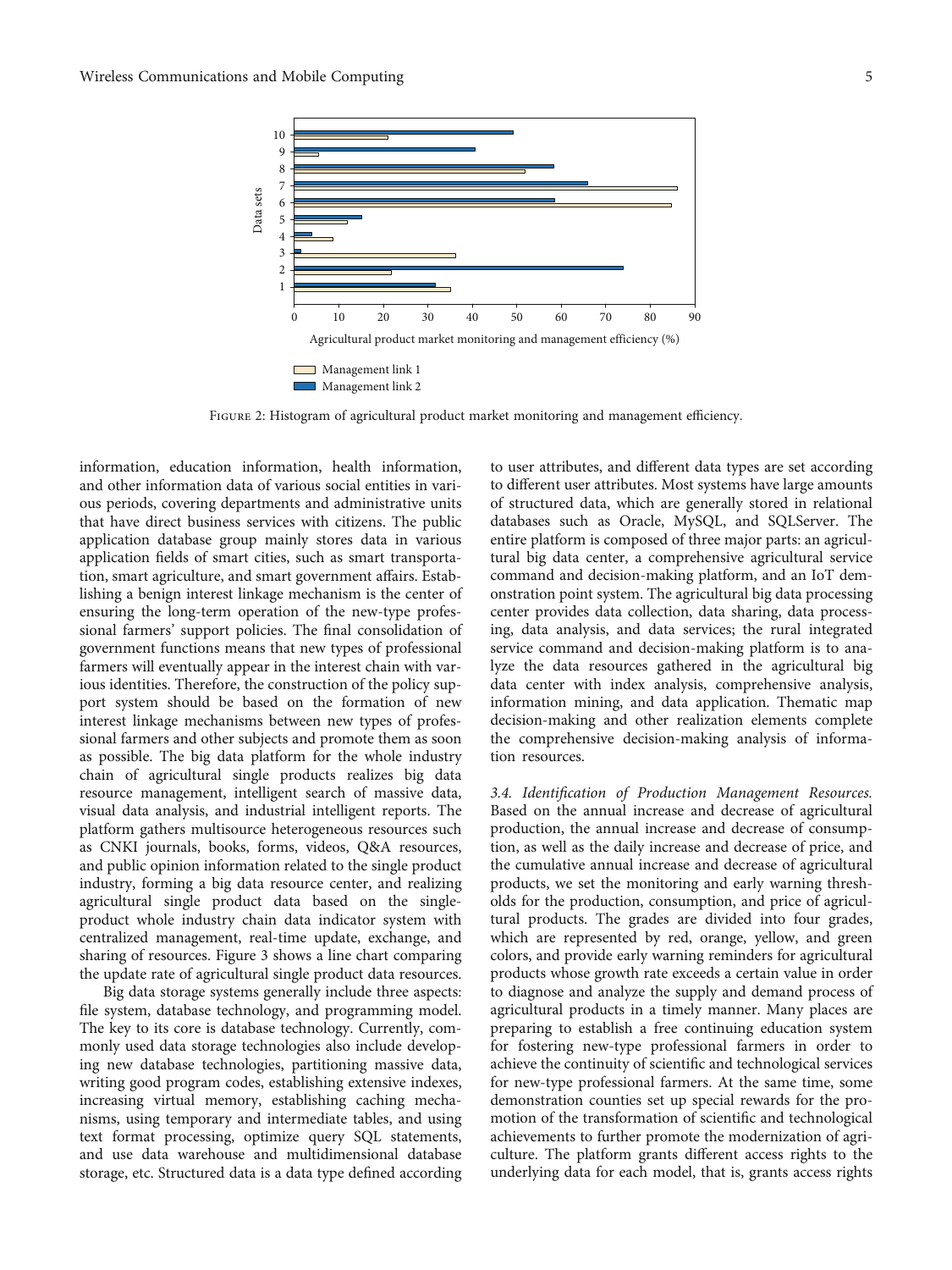<span id="page-5-0"></span>

Figure 3: Line chart comparing the update rate of agricultural single-product data resources.

to the underlying data to a model, and then, users who can use the model have the access rights to these data. For users, this system architecture does not need to master the basic implementation details of the distributed system to develop distributed programs. This development method can speed up computing power and access efficiency through clusters. Hadoop implements a distributed file system (Hadoop Distributed File System), referred to as HDFS. HDFS is designed to be deployed on relatively low-cost hardware, but it can provide applications with higher throughput to access data resources and has the characteristics of high fault tolerance. For applications with large data sets, HDFS is ideal for streaming data in the file system.

Unbalanced supply and demand of agricultural products, difficulty in selling and buying, and abnormal price fluctuations are the main risks in the operation of the industrial chain, which require monitoring and early warning. Figure [4](#page-6-0) shows the identification distribution of the production management resource data set. By setting monitoring and early warning thresholds for the production, consumption, and prices of agricultural products, the platform will provide early warning reminders for agricultural products whose growth rate exceeds a certain value to diagnose and analyze the supply and demand process of agricultural products in a timely manner. In terms of data processing, the existing data and various algorithms are mainly used to achieve the prediction effect, and then, some advanced data are further analyzed. For example, through the analysis of agricultural big data, the market price trend of agricultural products, the inspection of crop diseases and insect pests, and the forecast of crop growth can be well predicted. Data extraction, data cleaning, data conversion, and data loading are performed through tools to complete data processing. Among them, data cleaning refers to the use of data statistics, predefinition, data screening, data mining, and other technical methods to prescreen the data summarized in the data pool to remove data resources that do not meet the data quality standards and reduce data inconsistencies during postdata processing. The problem is to realize the process of object recognition.

## 4. Application and Analysis of Professional Farmer Production Management Model Based on Big Data Technology in New Rural Construction

4.1. Feature Extraction of Agricultural Data. In order to ensure the validity and authenticity of the sample data, this study used random sampling to select 10 villages in the region and randomly interviewed 276 farmers. Questionnaires were distributed to the outside world. 276 questionnaires were randomly distributed, 276 questionnaires were returned, and the questionnaire recovery rate was 100%. Among them, 271 questionnaires were valid, and the response rate was 98.19%. Among the sample farming households, 174 households have participated in agricultural production management behaviors, accounting for 64.21% of the total sample farming households. Among the farming households participating in agricultural production management, the number of transferred out farm households reached 144, accounting for 82.76% of the number of rural households in circulation. The total transferred land area is 93.28 mu; the number of transferred farmers is 46, accounting for 26.44% of the transferred farming households, and the total inflow of land is 138 mu. The platform grants different access rights to the underlying data for each model, that is, grants access rights to the underlying data to a model; then, users who can use the model have access rights to these data. The number of farmers in agricultural production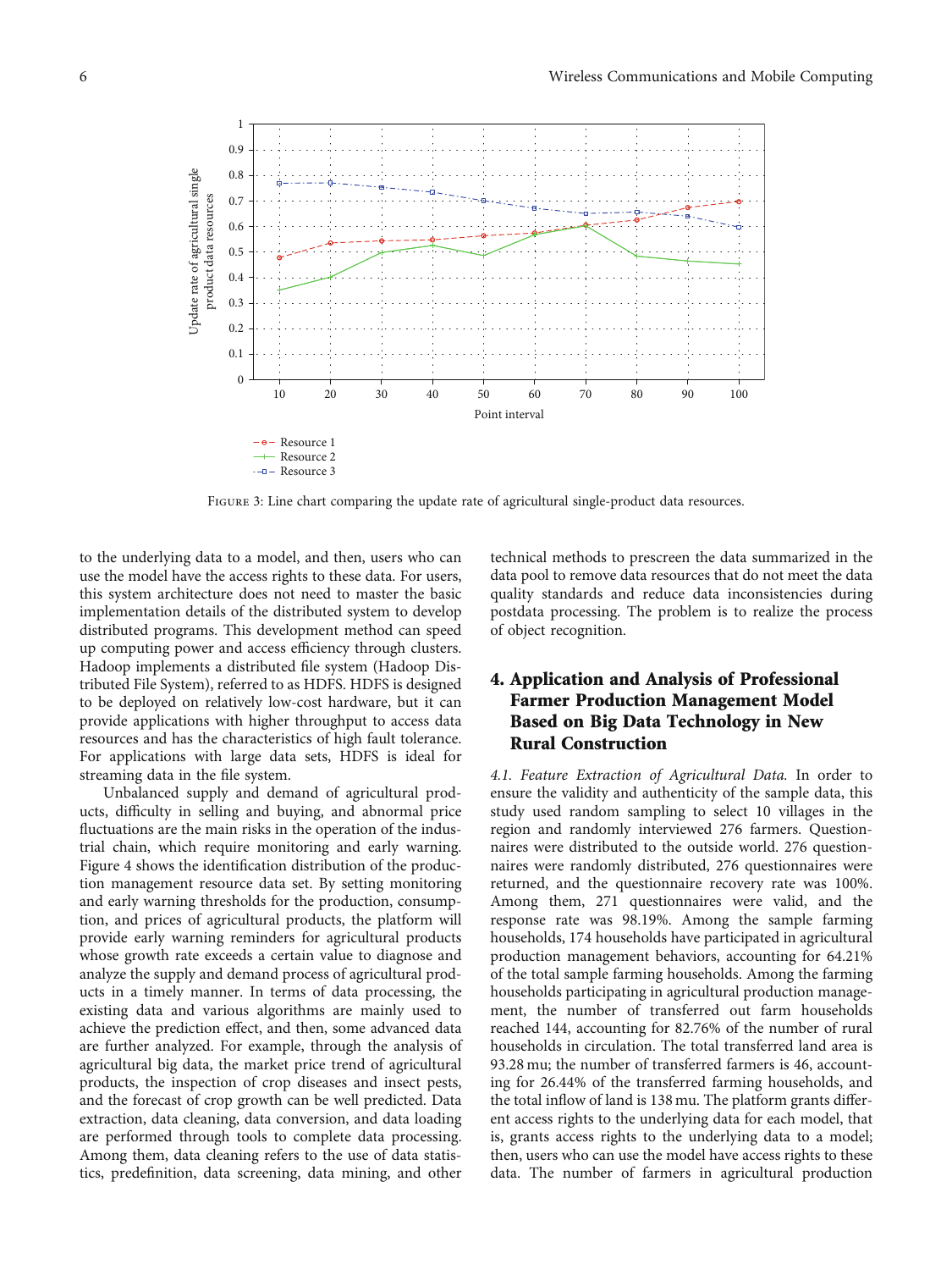<span id="page-6-0"></span>

Figure 4: Identification and distribution of production management resource data sets.



Figure 5: Fan chart of professional farmers' production management interview survey.

management reached 97, which accounts for 35.79% of the total. Figure 5 shows the pie chart of the professional farmer's production management interview survey.

Through sample analysis, the types of farmers' occupational differentiation have shown a diversified tendency, and the phenomenon of farmers taking part-time jobs is obvious. Although the largest proportion of migrant workers in the sample is 23.99%, there is no significant difference between the proportions of pure agricultural workers and individual industrial and commercial households. Individual industrial and commercial households accounted for 19.93%, and pure agricultural workers

accounted for 20.66%. Next are migrant skilled workers, rural managers, rural intellectuals, business managers, and finally private business owners. Its proportions are 17.77%, 4.06%, 3.55%, 3.55%, and 1.52%, respectively. It can be seen that the number of people who work in agriculture has been greatly reduced compared with the traditional agricultural society, and more farmers tend to be nonagricultural employment and part-time jobs. Based on the data index system of the whole industry chain of the single product, the centralized management, real-time update, exchange, and sharing of agricultural single-product data resources are realized. Pure agricultural farmers have become the main force in land transfer. Pure agricultural farmers have a greater demand for land. Among those who transfer, pure agricultural farmers account for 56.52%, followed by part-time farmers. The proportion of nonagricultural farmers is different, accounting for 39.13%. Pure nonagricultural farmers have basically separated from land as the basic means of survival. Therefore, land transfer behaviors occur less frequently, accounting for 4.34% of the total number of transfer behaviors. Therefore, transfer behaviors and the object of the occurrence of the transfer-in behavior are more significant.

4.2. Realization of Production Management Model Simulation. In data processing, we can use the parallel programming model MapReduce to do it. The distributed parallel programming model MapReduce can abstract the extremely complex parallel computing processes running on large-scale computer clusters into Map functions and Reduce functions. Even if the user does not know distributed programming,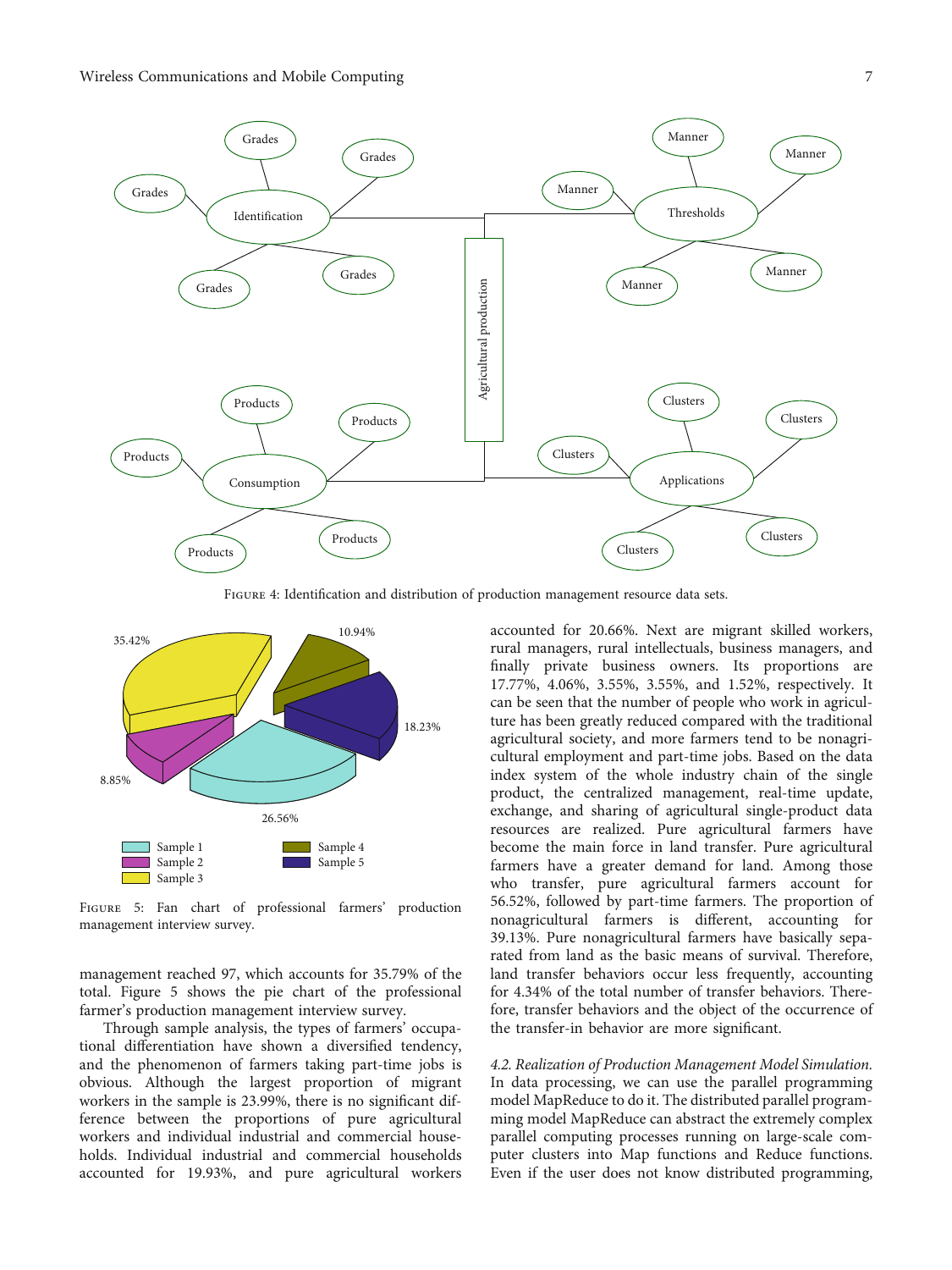he can easily integrate his own with MapReduce. The program runs on a distributed system to perform big data operations. The parallel programming model MapReduce has good scalability and can realize the parallelism of many algorithms. Among the 6,448 pieces of data obtained in total, the local dynamic section contains the most data, reaching 3239 pieces, accounting for 50.23%; the project information section has the least data, only 216 pieces, accounting for 3 to 35%; for the other three in the sector, there were 1604 corporate news items, accounting for 24.86%; industry thoughts 1,035, accounting for 16.05%; 354 industry policies, accounting for 5.50%. Through the empirical analysis of the factors influencing the willingness of part-time farmers to agricultural production management, it is found that farmers' personal characteristics, family characteristics, and agricultural production environment all have a significant impact on agricultural production management willingness. In terms of individual characteristics, age has a negative and significant effect on both the willingness to transfer out and the willingness to transfer in, indicating that as part-time farmers age, the willingness to transfer out weakens and the willingness to transfer in also weakens, and the farmers among part-time farmers can maintain the original farming area; the increase in educational level has a positive effect on the willingness to transfer out, indicating that with the increase in educational level, the willingness of part-time farmers to transfer out is more pronounced, while the relationship between the willingness to transfer in and the educational level is just the opposite, the higher the educational level is, the lower the willingness to transfer is, and for part-time farmers with higher educational level, they are more inclined to give up agricultural production. Figure 6 shows a line chart of the significance of agricultural production management willingness.

Although from the overall distribution of the data, the word "rural" is mentioned in a very low number, and the frequency of mentions does not exceed 1% in a single sector; but by comparing the data from 2016 to 2020, it can be found that the number of times the term is mentioned has shown a significant upward trend, indicating that the industry as a whole is paying more and more attention to rural areas, and the development of construction industrialization in rural areas of the country is gradually receiving attention and attention. In terms of the occupational status of the survey respondents, there are 84 large professional households, accounting for 22.22% of the total number of respondents, 120 family farmers, accounting for 31.75% of the total number of respondents, and 42 leaders in rural cooperatives, accounting for the total number of respondents. 11.11% of the population, 60 agricultural workers or employees, accounting for 15.87% of the total number of respondents; 12 agricultural machinery services, rural information officers, and other service personnel, accounting for 3.17% of the total number of respondents; and 36 migrant workers returning to their hometowns are accounting for 6.36% of the total number of respondents. Among the survey subjects, family farmers account for a relatively large proportion. It can be seen that the larger the scale of agricultural production is, the higher the operating income is, and the more sta-



Figure 6: Line chart of the significance of agricultural production management willingness.

ble the operating status of farmers is, the greater the need for the cultivation of new professional farmers is, and the more eager to obtain professional knowledge and operation training and upgrading of skills, management capabilities, etc. The platform is based on the data resource center and supported by the knowledge graph technology. Through the intelligent optimization of search results, it meets the requirements of different user groups to obtain information on the platform and realizes the intelligent search of data. The cluster development model between the three provinces will facilitate the convenient transmission and timely sharing of various related information and data within the region; the geographical advantage of the three provinces linked by mountains and rivers will also be conducive to the formation of a good regional linkage mechanism and industrial innovation alliance; the mutual influence of the three provinces. The layout relationship will also provide sufficient intellectual foundation and technical support for the development of construction industrialization in the region, highlighting the broad development prospects of construction industrialization in this area.

4.3. Example Application and Analysis. This article builds an early warning and forecast analysis model for agricultural product market prices. The purpose is to integrate food crops, vegetables, forest fruits, livestock, and poultry that are scattered across various business systems, localized files (Excel), the Internet, agricultural scientific research institutions, government service windows, and other channels. The production information and logistics transaction information of the main agricultural varieties are reasonably collected in the agricultural big data center on demand. Through data collection and dimensional cleaning, data verification, data auditing, and data mining analysis are performed on various data. We extract data that meets certain characteristics from the agricultural product price data resources and perform rule matching and prediction and combine the physical model and conceptual model of the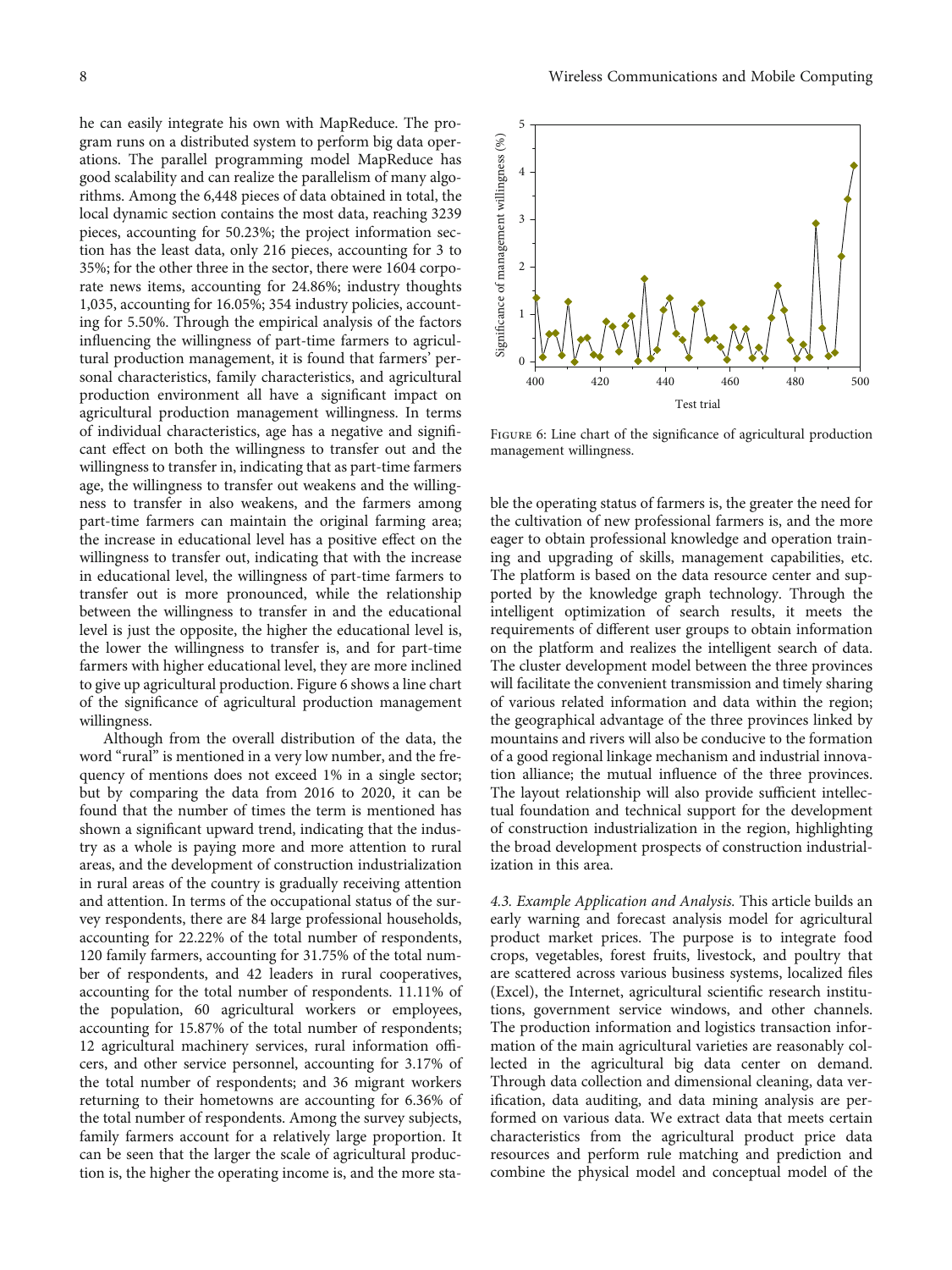

FIGURE 7: Box diagram of deviations in agricultural product market monitoring.



Figure 8: Histogram of agricultural production management data volume.

agricultural product price fluctuation special diagnosis and development trend analysis index system to further rule the data according to different data training dimensions for matching calculation and mining.

Figure 7 shows a box diagram of deviations in agricultural product market monitoring. In this experiment, in order to test the accuracy of the algorithm and the system, the test process is as follows: (1) dividing the data into four data subsets to facilitate experimental comparison and verification results. (2) A total of four experiments are carried out. During each experiment, three sets of data subsets are selected as the training set, and one set is used as the validation set. In order to test the effectiveness of the system and algorithm, the experiment generated three sets of data to compare the serial algorithm (when the node is set to one, it is equivalent to serial operation) and the parallel algorithm. This experiment is still based on the data to infer the type of grass. The four sets of data are, respectively (10 million, 20 million, and 30 million data). The platform performs standardized processing of the above captured data. During the processing, the average value of the three-year agricultural machinery data is calculated to reflect the reality of 36 farms. The processed data is shown in the article.

Figure 8 shows the histogram of the amount of agricultural production management data. It can be seen that the accuracy of the parallel algorithm implemented by this system is within an acceptable range. It can be seen that this category of data is in areas with relatively high levels of agricultural machinery and equipment and farms with relatively reasonable large and medium-sized machinery and small machinery. Analyzing from the area of large fields, it is found that most of the farm's single plot area is large. Therefore, the large agricultural machinery equipped with this type of farm is reasonable, and the small equipment is appropriately reduced, which is more conducive to the farm's agricultural economy. Through in-depth mining and analysis of massive data, the platform has realized the automatic generation of industry reports in accordance with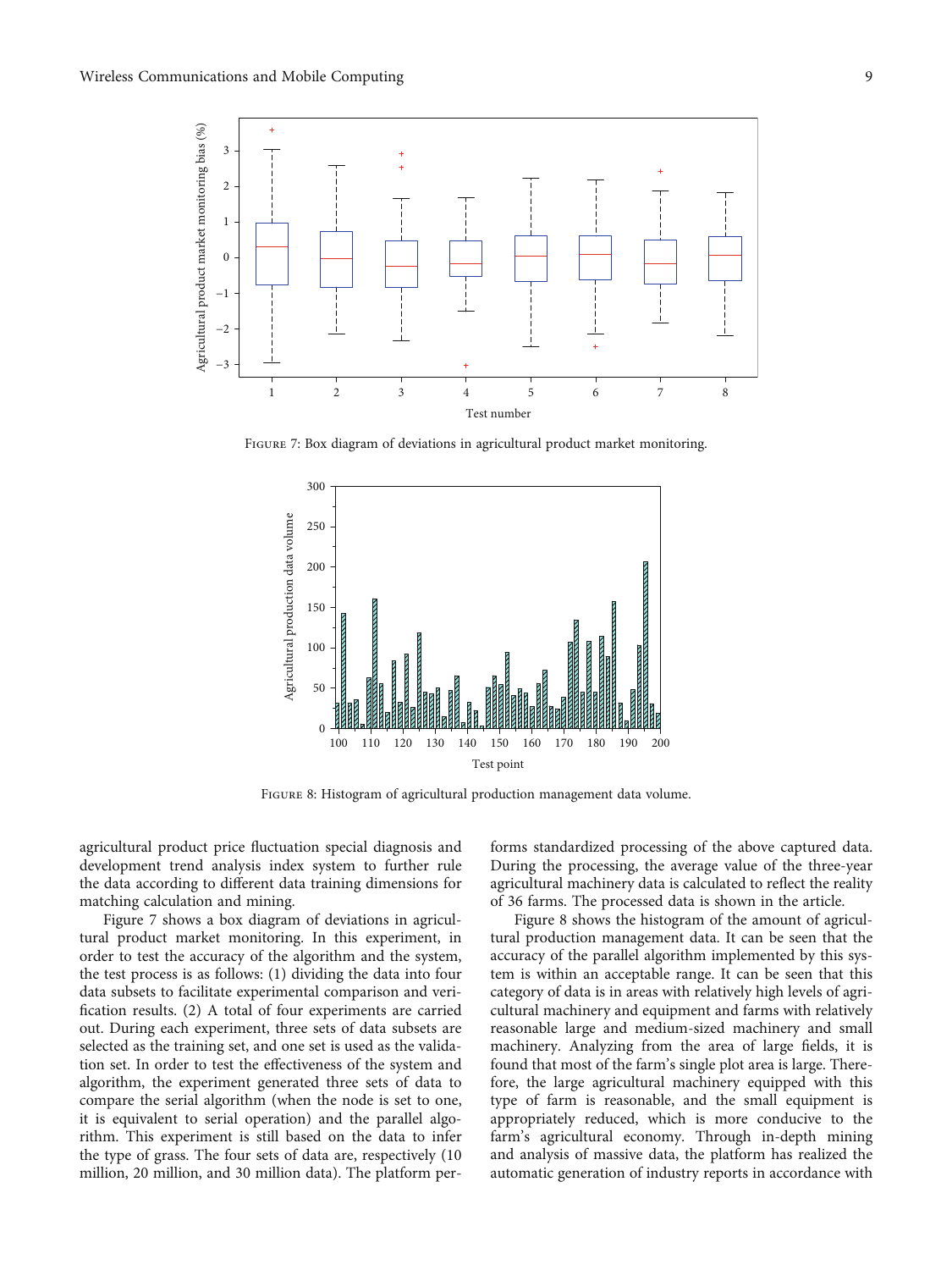<span id="page-9-0"></span>the entire industry chain (production, processing, circulation and storage, price, consumption, trade, cost-benefit, and public opinion). The types of reports include price reports. Therefore, this type of farm is a developed farm with reasonable equipment level. It can be observed that farmers with different occupational differentiation have differences in the willingness of agricultural production management. According to the chi-square test of state, the chi-square value of the willingness to transfer is 23.1496, Pr = 0*:*000, which means that the occupational differentiation of farmers affects the transfer of farmers. The willingness to repatriate land is significant, indicating that farmers with different occupational differentiations have different willingness to repatriate. The chi-square analysis result of the willingness to transfer is 41.5673, Pr = 0*:*000, reaching significance, indicating that farmers with different occupational differentiations also have significant differences in the willingness to transfer land.

## 5. Conclusion

Based on the Internet of Things technology, through the combination of big data, mobile Internet, Internet of Things, and other new information technology means, we promote the standardization of agricultural production and circulation, the popularization of agricultural intelligent equipment, and the construction of agricultural intelligent data collection systems. This article focuses on agricultural production management and agricultural production processes. The agricultural big data information service platform integrating management, agricultural management key link supervision, agricultural data aggregation, big data analysis, and decision-making provide effective technical means for agricultural data collection, analysis, and utilization and is useful for ensuring agricultural production management and improving the development of agricultural intelligent equipment. It is of great practical significance to enhance the decision-making ability of agricultural production. The innovation of this article is to use the inductive analysis method to classify and analyze the six aspects of support for the cultivation of new professional farmers from land transfer support, infrastructure support, leading industry support, financial fund support, financial credit support, and scientific and technological service support. Countermeasures and suggestions for the problems in supporting policies in the cultivation of professional farmers were proposed. This paper proposes a framework design of a big data platform for the whole industry chain, including data index system, data analysis model, and data security and ondemand calling of the model. Source data storage and data governance provide timely industrial data visualization analysis, industrial monitoring, and early warning, and industrial intelligent analysis reports for relevant entities in the industrial chain, effectively guiding production, processing, and circulation, promoting the smooth operation of production and market, and promoting the stable development of the industry information services and data support also provides experience and reference for the construction of big data platforms for the entire industry chain of similar agriculture.

Research shows that pure agricultural farmers, part-time farmers, and purely nonagricultural farmers have a significant positive effect on agricultural production management willingness and agricultural production management behavior, and the professional differentiation of different farmers has a positive effect on agricultural production management willingness and behavior.

### Data Availability

The data used to support the findings of this study are included within the article.

### Conflicts of Interest

All the authors do not have any possible conflicts of interest.

#### Acknowledgments

The study was supported by the "Research on the Cultivation of New Professional Farmers in Jilin Province under the Background of Rural Revitalization (Grant No. ZD19144)".

### References

- [1] T. Guo and Y. Wang, "Big data application issues in the agricultural modernization of China," Ekoloji, vol. 28, no. 107, pp. 3677–3688, 2019.
- [2] A. Fleming, E. Jakku, L. Lim-Camacho, B. Taylor, and P. Thorburn, "Is big data for big farming or for everyone? Perceptions in the Australian grains industry," Agronomy for Sustainable Development, vol. 38, no. 3, pp. 8–10, 2018.
- [3] S. Wolfert, L. Ge, C. Verdouw, and M. J. Bogaardt, "Big data in smart farming - a review," Agricultural Systems, vol. 153, pp. 69–80, 2017.
- [4] J. Tian and Y. Xie, "Research on the architecture and strategies of Yunnan rural human resources smart development in the era of big data," in 2017 3rd International Conference on Information Management (ICIM), pp. 383–387, Chengdu, China, 2017.
- [5] Y. Wang, M. Tu, and J. Cui, "The model of E-commerce going to the countryside promoting the development of rural characteristic economy based on big data analysis," Journal of Physics: Conference Series, vol. 1578, no. 1, article 012161, 2020.
- [6] G. Wang and Y. Chen, "Construction of the legal framework of Chinese-funded enterprises' agricultural investment under big data technology," Acta Agriculturae Scandinavica, Section B—Soil & Plant Science, vol. 71, pp. 1–13, 2021.
- [7] X. Y. Liu, "Agricultural products intelligent marketing technology innovation in big data era," Procedia Computer Science, vol. 183, pp. 648–654, 2021.
- [8] R. Y. Zhong, S. T. Newman, G. Q. Huang, and S. Lan, "Big data for supply chain management in the service and manufacturing sectors: challenges, opportunities, and future perspectives," Computers & Industrial Engineering, vol. 101, pp. 572–591, 2016.
- [9] J. A. Delgado, N. M. Short Jr., D. P. Roberts, and B. Vandenberg, "Big data analysis for sustainable agriculture on a geospatial cloud framework," Frontiers in Sustainable Food Systems, vol. 3, p. 54, 2019.